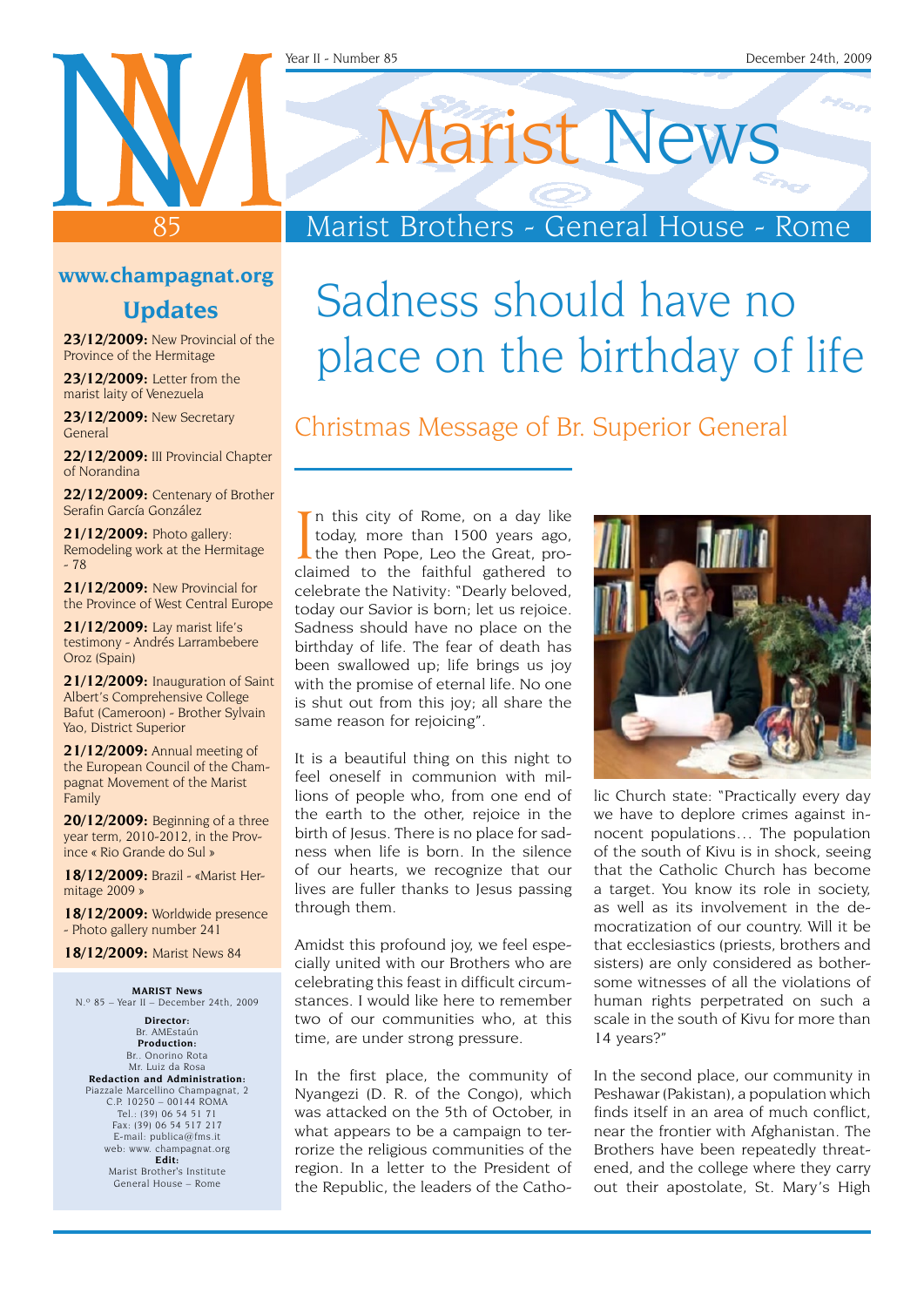School, was partly damaged on 23 November as the result of an enormous explosion produced in an attack on the International Intelligence Services.

Dear Brothers of Nyangezi and Peshawar, the love, support, and prayers of the Marist family are with you on this very special night. You remind us of the deepest sense of the word "incarnation", in solidarity with thousands of innocent victims who have nobody to take up their cause.



I am aware that these two communities are only two examples, among others, of Brothers living in difficult situations. And with them, we seek also to remember Brothers who will be spending this Christmas in situations of loneliness and isolation, indeed of clandestinity. All are assured of our remembrance and love.

Sadness should have no place on the birthday of life. The personal encounter with Jesus brings us deep joy because it makes us aware of our dignity and the dignity of every human person. Returning to the Christmas Sermon of Saint Leo the Great, we find these vibrant words: "Christian, remember your dignity, and now that you share in God's own nature", which recalls another of his sermons where he says, addressing not only Christians: "Wake up, O man, and recognize the dignity of your nature!"

To wake up and recognize one's own dignity. Isn't this what we aim to achieve in our educational works? Isn't this what we are called to do in committing ourselves to "promote the rights of children and young people at all levels in our Institute", as the XXI General Chapter asks us, "defending those rights before governments, non-governmental organizations, and other public institutions"?

A happy Christmas to all the Marists of Champagnat, committed to the Marist mission.

I ask the Lord's blessing for each and every one of you, so that we may continue being promoters and defenders of the glorious human dignity throughout 2010, wherever we are.

Happy Christmas! Br. Emili Turú, Superior General



# New Secretary General

Br. Pedro Sáncez de León



The General Council, in its meeting of 4 December, appointed<br>as Secretary General, Br. Pedro<br>Sáncez de León, of the province of he General Council, in its meeting of 4 December, appointed as Secretary General, Br. Pedro Mediterránea, who will take up his duties on 1 April 2010.

Br. Pedro was born in 1956 in Spain (Villarrubia de los Ojos, Ciudad Real), and made his first profession in 1975. As a Marist he has international experience, since he made his scholasticate in Guatemala and spent some years in Ecuador. In 1990 he did

university studies in Rome, and in 1996 became a member of the former province of Levante. Since then, he has filled various offices in his province: teacher, Provincial Councillor and member of the Provincial Pastoral Team, Director and College Administrator. Br. Pedro, therefore, comes to his new service to the Institute with ample experience in different fields and a good knowledge of languages: besides Spanish, he can communicate in Italian, English and French.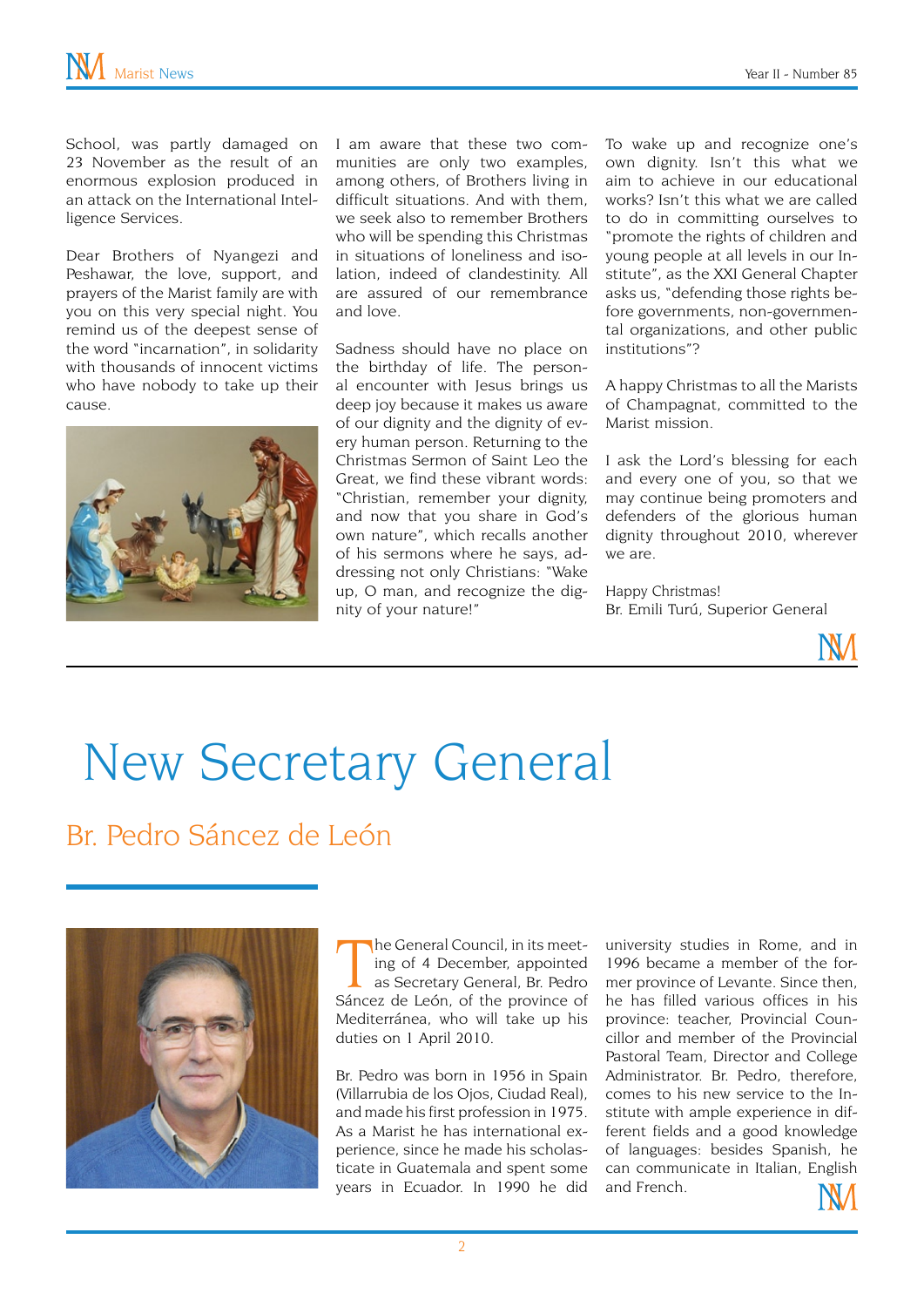## Province of West Central Europe

#### Br. Brendan Geary new Provincial



In its session of 4 December 2009,<br>the General Council decided to appoint Brother Brendan Geary as<br>Provincial of the West Central Europe n its session of 4 December 2009, the General Council decided to ap-Provincial of the West Central Europe Province for a three year term, commencing on 13 February 2010. Brother

Brendan replaces Brother Joseph McKee, elected Vicar General by the 21st General Chapter.

Br. Brendan has been especially committed to Marist life in the running of the province, and has wide experience of Marist religious life in Great Britain, the Cameroons, and the United States. Occasion for formation in recent years has allowed him to give qualified and respectful care to others and to learn how to confront difficult and demanding situations. His apostolic work with the staff and seminarians of Ushaw College, Durham (England) has also given him wide experience in team work.

Br. Brendan takes on the animation of a Province which has made much progress in the last years. Thanks to the leadership provided by the Provincial and his team, there has been a strong effort to facilitate meeting between Brothers (retreats, meetings, seminars, commissions, etc.). Some senior Brothers point out

the communication there has been within the province and the positive results arising from this.

Among the challenges facing the new Provincial are the lack of vocations over many years, the need for new candidates, renewal of spiritual and community life, and the visibility of the Marist mission in the province.

Brother Emili Turú, Superior General, in the letter presenting the new Provincial to the Brothers, writes: "The XXI General Chapter invites us to focus our gaze on the future with hope, with our eyes fixed on the coming special celebration of the bicentenary of the foundation of the Institute. But more it urges us to set out in haste, with Mary, to a new land. I am sure that the next Provincial Chapter will be the best means of working out, under the direction of Brother Brendan and the members of his team, the objectives for the future".



### Province of the Hermitage

#### Br. Maurice Berquet new Provincial

he General Council, in its meeting of 4 December 2009, appointed Brother Maurice Berquet as Provincial of the Province of he General Council, in its meeting of 4 December 2009, appointed Brother Maurice Berl'Hermitage for a three year period, commencing on 7 April 2010. The Brothers have expressed their support for Br. Maurice, recently returned from Rome, where he completed his service to the Institute as General

Councillor, confident that he will be able to bring what the province needs for this new step.

Brother Maurice Berquet replaces Brother Xavier Barceló, who has completed his term of service as provincial, winning the appreciation of all for his simplicity, fraternal attention for each, and his great capacity for

team work. Br. Xavier has worked hand in hand with his Vicar, Br. André Déculty, and has accompanied, discretely but very wisely, the first years of the Province's existence.

Brother Emili Turú, in his letter appointing Br. Maurice and presenting him to the Brothers, pointed out the progress of the province in recent